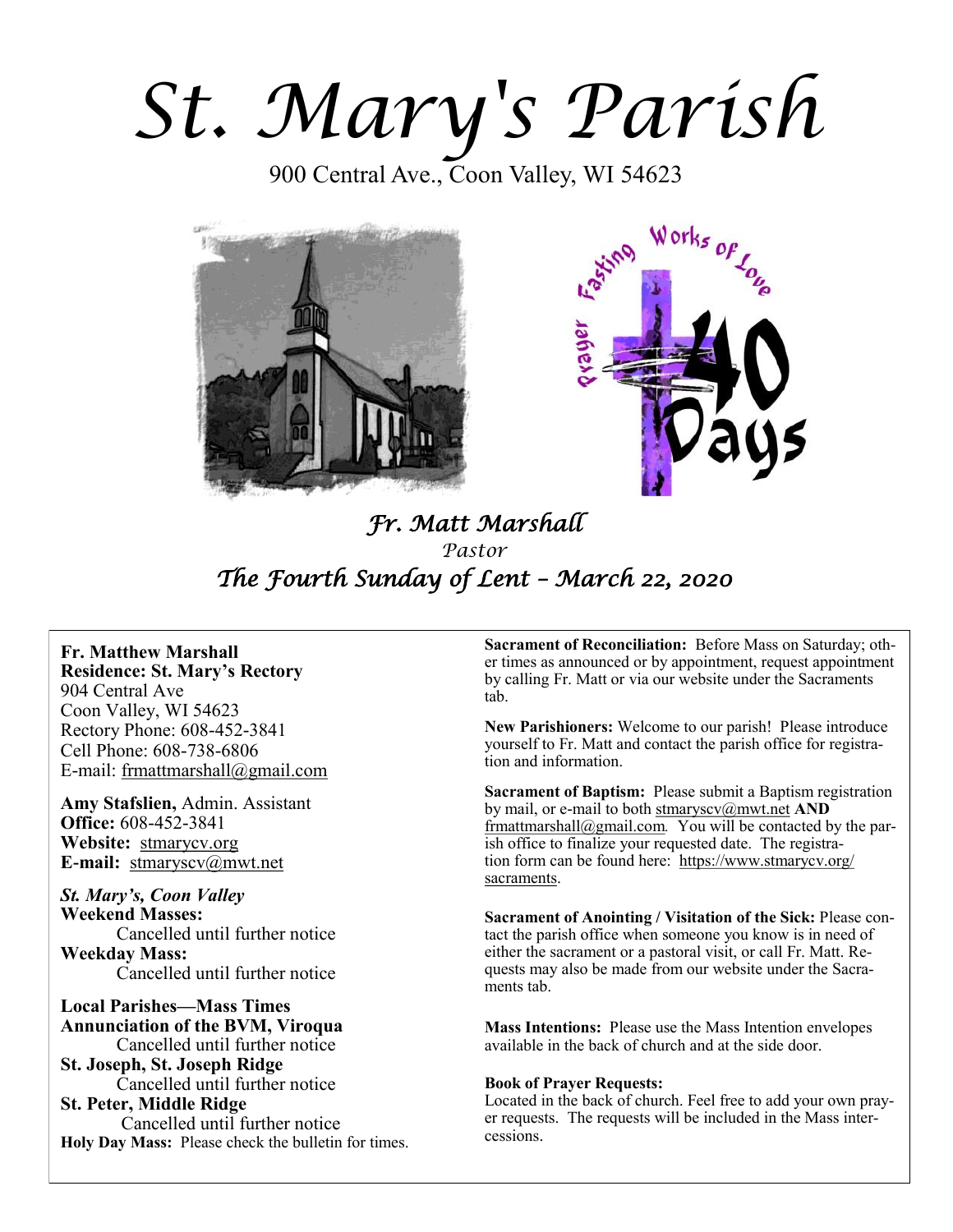# *St. Mary's Parish, Coon Valley, WI The Fourth Sunday of Lent*

# **SUNDAY, MARCH 22, 2020**

- 1) 1 Samuel 16:1b, 6-7, 10-13a<br>2) Ephesians 5:8-14
- 2) Ephesians 5:8-14
- 3) John 9:1-41
	- or 9:1, 6-9, 13-17, 34-38

FOCUS: The Lord of all gives sight to the blind.

Jesus' power and claims divide those who encounter him. He is the long-awaited one, and he heals all wounds, even giving sight to the blind. We can trust that Jesus can heal all the wounds of our lives, giving us sight to see and a light to follow in the darkness of sin.

# LITURGY OF THE WORD

In the first reading, the Lord sends Samuel to Jesse of Bethlehem because the Lord has chosen the new king from among Jesse's sons. Samuel goes, and anoints David *in the presence of his brothers*. In Saint Paul's Letter to the Ephesians, he exhorts them to *live as children of light*. In the Gospel, Jesus encounters a man blind from birth. After Jesus gives the man sight, the Pharisees become divided over the account. The man defends Jesus, explaining that he must be from God.

| <b>Giving Last Week</b> | Week 10                     | 3/15/2020   |
|-------------------------|-----------------------------|-------------|
| <b>Adult Envelopes</b>  | \$968.00 Needed Weekly      | \$1,900.00  |
| Offertory               | \$230.00 Received This Week | \$1,198.00  |
| Total                   | \$1,198.00 YTD Needed       | \$20,900.00 |
| 29 Env. Received        | <b>YTD</b> Received         | \$20,743.00 |
|                         | Difference                  | (157.00)    |

# Upcoming Events/Calendar

All Scheduled Events/ Religious Education /Mass are Cancelled until further notice

- Church will be open for private prayer during daylight hours.
- The Eucharist is available upon request for Communion at home.
- Home visits are available upon request.
- If you are currently homebound or under quarantine and need assistance, please call Fr. Matt at 608-738- 6806 or 452-3841. We have people ready and willing to help.

*Amazon Smile* is the charitable arm of Amazon.com.

If you order on Amazon, use Amazon Smile the same as you would as regular Amazon, and choose St. Mary's Parish as your charitable organization.



Log in to: [amazon.com/smile](http://amazon.com/smile) and click the word "supporting" under amazonsm the search bar. You can search for St. Mary's by typing, "St. Mary

Parish Coon Valley" **or simply click the link on our parish website:<stmarycv.org>**

Thank you for continuing to support our parish, during these unprecedented times. Your contributions received by dropping off at the parish or through the mail and by bill pay are sincerely appreciated. Do not mail cash, checks only please.

| Intentions                                                | <b>Annual Appeal 2019-2020</b>                                                                                  |                      |                       |
|-----------------------------------------------------------|-----------------------------------------------------------------------------------------------------------------|----------------------|-----------------------|
| Intentions will be prayed for privately by Father Matt    | As of 03/20/2020                                                                                                | <b>Total Pledged</b> | <b>Total Payments</b> |
| on the day scheduled, please add these intentions to      | Pledged/Paid                                                                                                    | \$15,447.00          | \$14,887.00           |
| your own, in your prayers from home.                      | Target Amount                                                                                                   | \$11,755.00          | \$11,755.00           |
| Mar. $21 \sim$ Alex and Rose Roningen                     | <b>Under Target</b>                                                                                             | \$3,692.00           | \$3,132.00            |
| Mar. $22 \sim \text{\textdegree}$ Peceased members of the | Percent Pledged: 131.41%, Percent Received: 126.65%                                                             |                      |                       |
|                                                           | Number Contributing:                                                                                            | 40                   |                       |
| Mar. $24 \sim \text{t}$ Lucile Kumm                       | WE HAVE REACHED OUR TARGET!!! ALL DONATIONS FROM<br>THIS POINT FORWARD WILL BE RETURNED TO THE PARISH!          |                      |                       |
| Mar. $25 \sim$ for the healing of the world               | Thank you all who have donated! Extra cards and                                                                 |                      |                       |
| Mar. $27 \sim \text{tBrenden Kidikas}$                    | envelopes are located at the church doors, or you may<br>give online at: https://diolc.org/donate-online, under |                      |                       |
| Mar. $28 \sim \text{\textsterling}$ James Freit           | Designation, choose: 2019 (445) St. Mary Parish. Keep in                                                        |                      |                       |
| Mar. $29 \sim \text{\text{*Don Kammel}}$                  | mind that any money donated beyond the goal is<br>returned to the parish untaxed by the Diocese.                |                      |                       |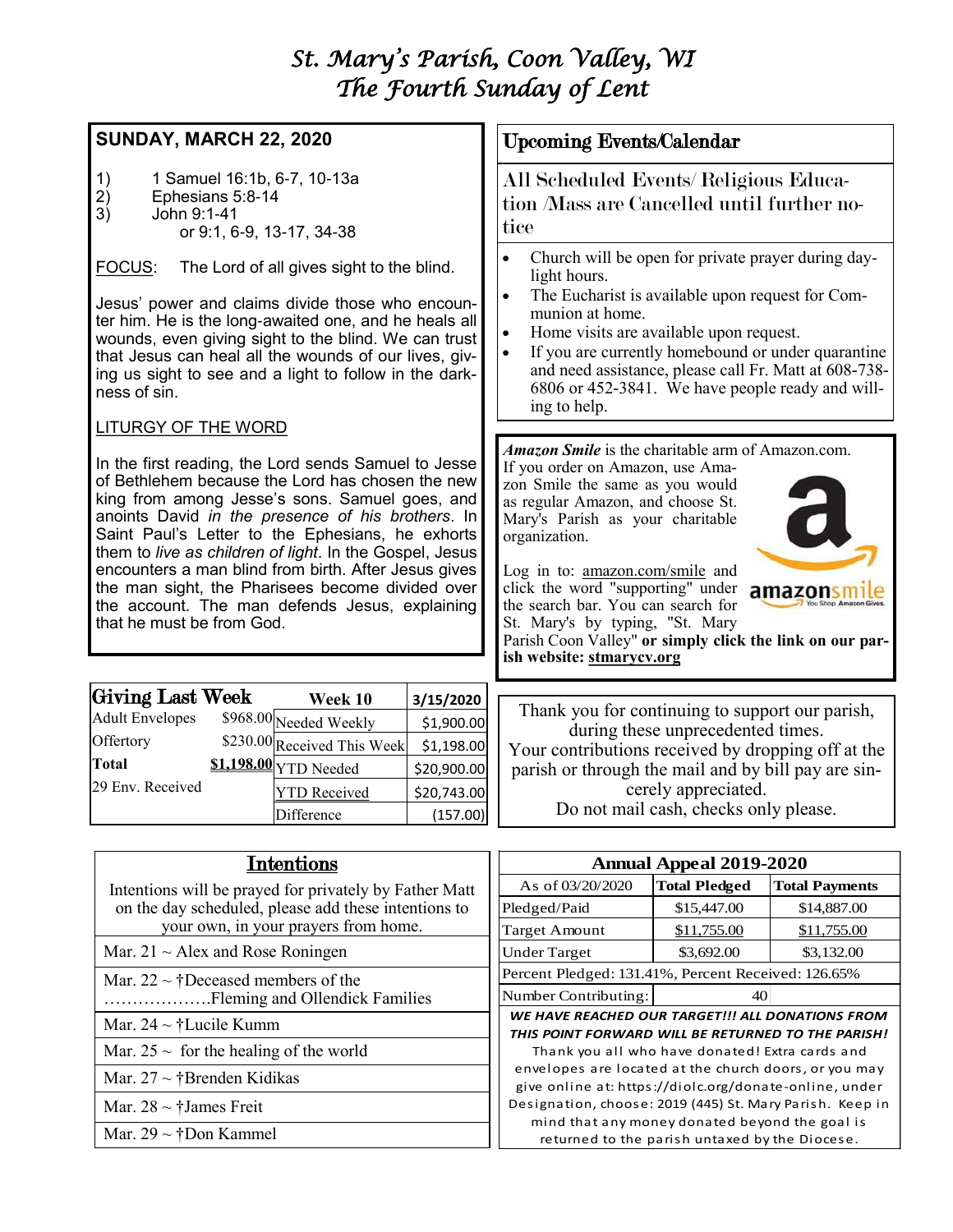# Parish Announcements

# **NO MASS UNTIL FURTHER NOTICE**

From Bishop William Callahan: In light of the continued concern surrounding spreading the coronavirus COVID-19, and the advice of medical experts across the country and especially in our State, all public Masses in the Diocese of La Crosse will be canceled beginning 17 March 2020 at 5:00 p.m. until further notice. All fish fries, parish gatherings, etc. are also canceled.

# **Your Continued Support is much appreciated!**

 If you are able, please continue to support the parish financially. Our parish will continue to have financial obligations such as utilities, repairs, maintenance, supplies, payroll, education and obligations to the Diocese of La Crosse for Catholic Schools.

 We are accepting **donations through the mail** and if you use online banking, please consider adding St. Mary's Parish to your **Bill Pay** by setting up St. Mary's Parish as payment and it will be mailed directly to the parish office (if possible, use your envelope number as the account number).

# **At Home Prayer Service**

Each week in our Bulletin the bulletin will include a prayer service you might consider for home on Sunday or even during the week. It will include readings, petitions, a reflection, and something to put into practice. Fr. Matt hopes it is a help while we are all stuck at home and distant from each other. Let's keep all our hearts close through prayer!

# **Easter Flower Donations**

All funds received thus far will be applied to future flower and decoration purchases.

# **Spring Luncheon**

On hold until further notice

# **Sacrament of Anointing**

If you would like to receive the Sacrament of Anointing please call Fr. Matt directly at 608-738-6806 or 452-3841.

# **CRS Rice Bowl**

Will accept the Rice Bowl donations once Mass has resumed.

# **Student Mite Boxes**

Will accept the Mite Boxes donations once Mass has resumed.

# **Synagogue Trip has been Canceled!**

#### **Lenten Disciplines-Fasting & Abstinence**

The season of Lent began on Ash Wednesday, February 26th. Lenten regulations are as follows:

1. Catholics who have celebrated their 14th birthday are to abstain from meat on Ash Wednesday, all Fridays in Lent, and

Good Friday.

2. In addition to abstaining from meat, Catholics who have celebrated their 18th birthday, until they celebrate their 59th birthday, are to fast on Ash Wednesday and Good Friday. Those who are bound to this regulation may eat only one full meal. Two smaller meals are permitted if necessary to maintain strength according to one's needs, but eating solid foods between meals is not permitted.

# **Bulletins—lets stay connected!**

- The parish bulletin will continue to be available on our Website[—www.stmarycv.org](http://www.stmarycv.org)
- We are mailing the bulletin to those over the age of 80 (if their age is recorded in our database)
- Copies of the bulletin will also be available in the church for pickup during private prayer times.
- If you know of someone who does not have internet and could benefit from having the bulletin mailed to their home, please contact the parish office with the person(s) name(s).

#### **Televised Masses:**

WXOW CH 19 La Crosse – Sunday: 9:30 AM EWTN (cable/sat.) – Sunday: 7 AM & 11 AM Daily: 7 AM & 6 PM or **online at [stmarycv.org](http://www.stmarycv.org)** or at https:// diolc.org/sacredworship/televised-mass/.

## **Catholic Broadcasting:**

EWTN Catholic Cable Television Vernon Telephone Cable – Chan. 143 MediaCom Chan 15 – Coon Valley Chan 74 – La Crosse also available via satellite

# Diocesan/Local Announcements

All events have been cancelled or postponed per the State of Wisconsin Department of Health Services. In part, the order reads as follows:

*Emergency Order #5 (dated March 17, 2020)*

*Prohibiting Mass Gatherings of 10 People or More*

*1. Under the authority of Wis. Stat. 252.02(3) and at the direction of Governor Tony Evers...order a statewide moratorium on mass gatherings of 10 people or more to mitigate the spread of COVID-19.* 

# **TV Masses Offered by MMOC**

The Eucharist will be recorded at Mary Mother of the Church, LaCrosse, WI – in private

- Tuesday-Friday Masses will be posted at 7:30 AM on the corresponding day.
- Sunday Masses will be posted at 4 PM on Saturdays.

These Masses will be on their website at www.mmoclacrosse.org and on their app via smartphone or tablet, which can be downloaded at our mobile website: mmoc.mobi. Also, Sunday Masses will be broadcast on KQEG-TV on Saturdays at 4 PM and Sundays at 10 AM.

Over-the-air antennae: Channel 23.1 Charter: Channel 5

CenturyLink: Channel 4

AcenTek (La Crescent): Channel 12

Midwest Tel Net (Stoddard/Chaseburg area)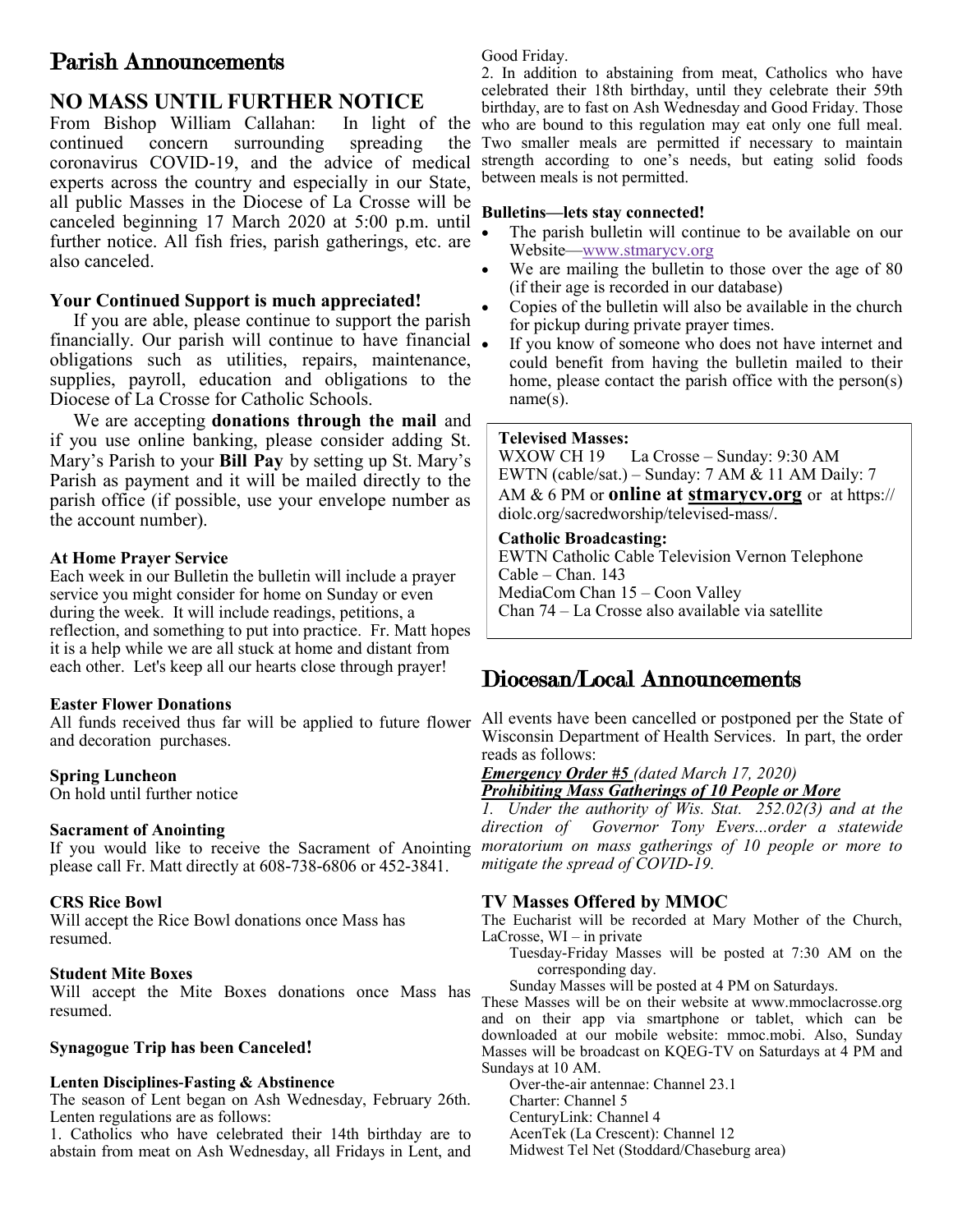## **Gathering**

We take a moment to gather up our thoughts and feelings, our experiences and memories. We gather ourselves, and even from a distance we gather with others. We believe in one God, the Father almighty, maker of heaven and earth, of all things visible and invisible...

# **PAUSE**

We confess our need for healing. We ask God to help us to see, to help us believe that their is a lot more to learn and see:

I confess to almighty God and to you, my brothers and sisters, that I have greatly sinned in my thoughts and in my words, in what I have done and in what I have failed to do, through my fault, through my fault, through my most grievous fault; therefore I ask blessed Mary ever-Virgin, all the Angels and Saints, and you, my brothers and sisters, to pray for me to the Lord our God.

And may the Lord Jesus, the Healer of the Nations, bring healing and light to all our hearts, in the name of the Father and of the Son and of the Holy Spirit. Amen.

#### **Let us pray:**

God our Father, Your Word, Jesus Christ, spoke peace to a sinful world and brought us the gift of reconciliation by the suffering and death he willingly embraced. Teach us, the people who bear his name, to follow the example he gave us: may our faith, hope, and charity turn hatred to love, conflict to peace, and death to life that never ends. We ask this through Christ our Lord. Amen.

#### **A reading from the holy Gospel according to John:**

As Jesus passed by he saw a man blind from birth. His disciples asked him, "Rabbi, who sinned, this man or his parents, that he was born blind?" Jesus answered, "Neither he nor his parents sinned; it is so that the works of God might be made visible through him. We have to do the works of the one who sent me

while it is day. Night is coming when no one can work. While I am in the world, I am the light of the world." When he had said this, he spat on the ground and made clay with the saliva, and smeared the clay on his eyes, and said to him, "Go wash in the Pool of Siloam" —which means Sent. So he went and washed, and came back able to see.

His neighbors and those who had seen him earlier as a beggar said, "Isn't this the one who used to sit and beg?" Some said, "It is, "but others said, "No, he just looks like him." He said, "I am." So they said to him, "How were your eyes opened?" He replied, "The man called Jesus made clay and anointed my eyes and told me, 'Go to Siloam and wash.' So I went there and washed and was able to see." And they said to him, "Where is he?" He said, "I don't know."

They brought the one who was once blind to the Pharisees. Now Jesus had made clay and opened his eyes on a sabbath. So then the Pharisees also asked him how he was able to see. He said to them, "He put clay on my eyes, and I washed, and now I can see." So some of the Pharisees said, "This man is not from God, because he does not keep the sabbath." But others said, "How can a sinful man do such signs?" And there was a division among them. So they said to the blind man again, "What do you have to say about him, since he opened your eyes?" He said, "He is a prophet."

Now the Jews did not believe that he had been blind and gained his sight until they summoned the parents of the one who had gained his sight. They asked them, "Is this your son, who you say was born blind? How does he now see?" His parents answered and said, "We know that this is our son and that he was born blind. We do not know how he sees now, nor do we know who opened his eyes. Ask him, he is of age; he can speak for himself." His parents said this because they were afraid of the Jews, for the Jews had already agreed that if anyone acknowledged him as the Christ, he would be expelled from the synagogue. For this reason his parents said, "He is of age; question him."

So, a second time they called the man who had been blind and said to him, "Give God the praise! We know that this man is a sinner." He replied, "If he is a sinner, I do not know. One thing I do know is that I was blind and now I see." So they said to him, "What did he do to you? How did he open your eyes?" He answered them, "I told you already and you did not listen. Why do you want to hear it again? Do you want to become his disciples, too?" They ridiculed him and said, "You are that man's disciple; we are disciples of Moses! We know that God spoke to Mo-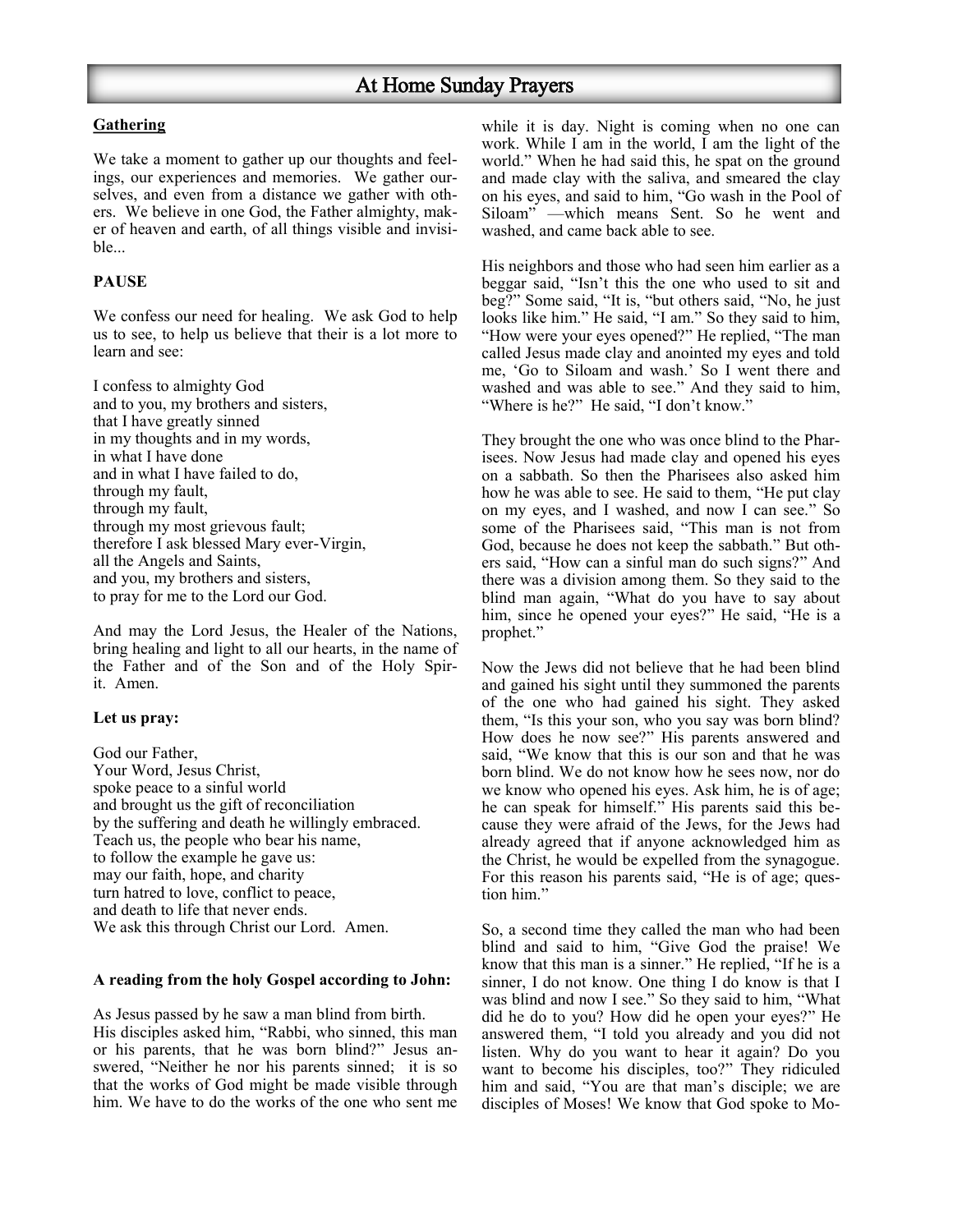# At Home Sunday Prayers Continued

ses, but we do not know where this one is from." The man answered and said to them, "This is what is so amazing, that you do not know where he is from, yet he opened my eyes. We know that God does not listen to sinners, but if one is devout and does his will, he listens to him. It is unheard of that anyone ever opened the eyes of a person born blind. If this man were not from God, he would not be able to do anything." They answered and said to him, "You were born totally in sin, and are you trying to teach us?" Then they threw him out.

When Jesus heard that they had thrown him out, he found him and said, "Do you believe in the Son of Man?" He answered and said, "Who is he, sir, that I may believe in him?" Jesus said to him, "You have seen him,

the one speaking with you is he." He said, "I do believe, Lord," and he worshiped him. Then Jesus said, "I came into this world for judgment, so that those who do not see might see, and those who do see might become blind."

Some of the Pharisees who were with him heard this and said to him, "Surely we are not also blind, are we?" Jesus said to them, "If you were blind, you would have no sin; but now you are saying, 'We see,' so your sin remains.

The Gospel of the Lord.

#### **Reflection**

This Sunday our readings look at what we can't. Our readings reflect on the fact that each of us has a lot we don't see. I have been thinking about this during the house arrest I am sharing with you all, indeed with the whole world. So many people and places I don't see this week. But they're still there. COVID-19 has taken all kinds of people, and places, and things from our sight. But perhaps if we're open to it, it is also revealing a lot. For me, I've been thinking more about places in the world that rarely get my attention. I've been thinking about the people who made my world go 'round. I've been thinking about how I miss them. I've been thinking about restaurant staff, and my haircut place, and movie theaters. I've been thinking about things I used to see and now can't. I've been seeing there's a lot I don't see. I don't see viruses. And I don't see the millions of people affected by this time of illness. I don't see their stories. Their hurts. Their joys. Just like Jesus opens that man's eyes this Sunday I find myself praying that I will be able to see more after this whole ordeal than I can now. But that only happens one way. The only way its ever happened. By admitting we don't see plenty…and inviting someone

else to fill in the rest. Today we ask God to help us see, hear, and feel more deeply the whole world around us. All that we already see. All that we don't.

## **Petitions**

For the Church, that in this season we would still do what Jesus calls us to do, spread the Good News...we pray to the Lord.

For local and national leadership to have the wisdom and peacefulness needed in this time...we pray to the Lord.

For all those suffering from the coronavirus: those are ill, those without work, those who are isolated and alone...we pray to the Lord.

For all intentions of our parish community. We lift up one another in this moment of quiet...PAUSE...we pray to the Lord.

And for what do you want to offer prayer...[list personal intentions]...we pray to the Lord.

#### **Sending**

----------

We are always in God's care. We are God's children now. And so we pray:

#### **Our Father...**

Father of the world, we pray that your healing wash over us all. Calm our spirits, give rest to our minds, bring healing to our bodies. Help us to rely on you and one another, and to be willing to share with all in need. Your Son, Jesus our brother, teaches us in the Eucharist that only by giving generously and receiving graciously does do we find life. Help us in this time to receive all you offer. Help in this time to give from our hearts. We ask this through Christ our Lord. Amen.

#### **Here is a prayer exercise that I hope will be helpful throughout the week. Give it a try! May it be a blessing to you and your family!**

This week spent some moments each day with your eyes closed for a number of minutes. Wait long enough so that you forget what is present around you. With your eyes still closed, take note of what it is hard for you to perceive. Take note of what you miss. Listen. What is going on around you? Remember even in that darkness, that life is going on all around. Bless the Lord for what you can't see in yourself, others, and the world. Bless the Lord for the darkness, then open your eyes and bless God for the light.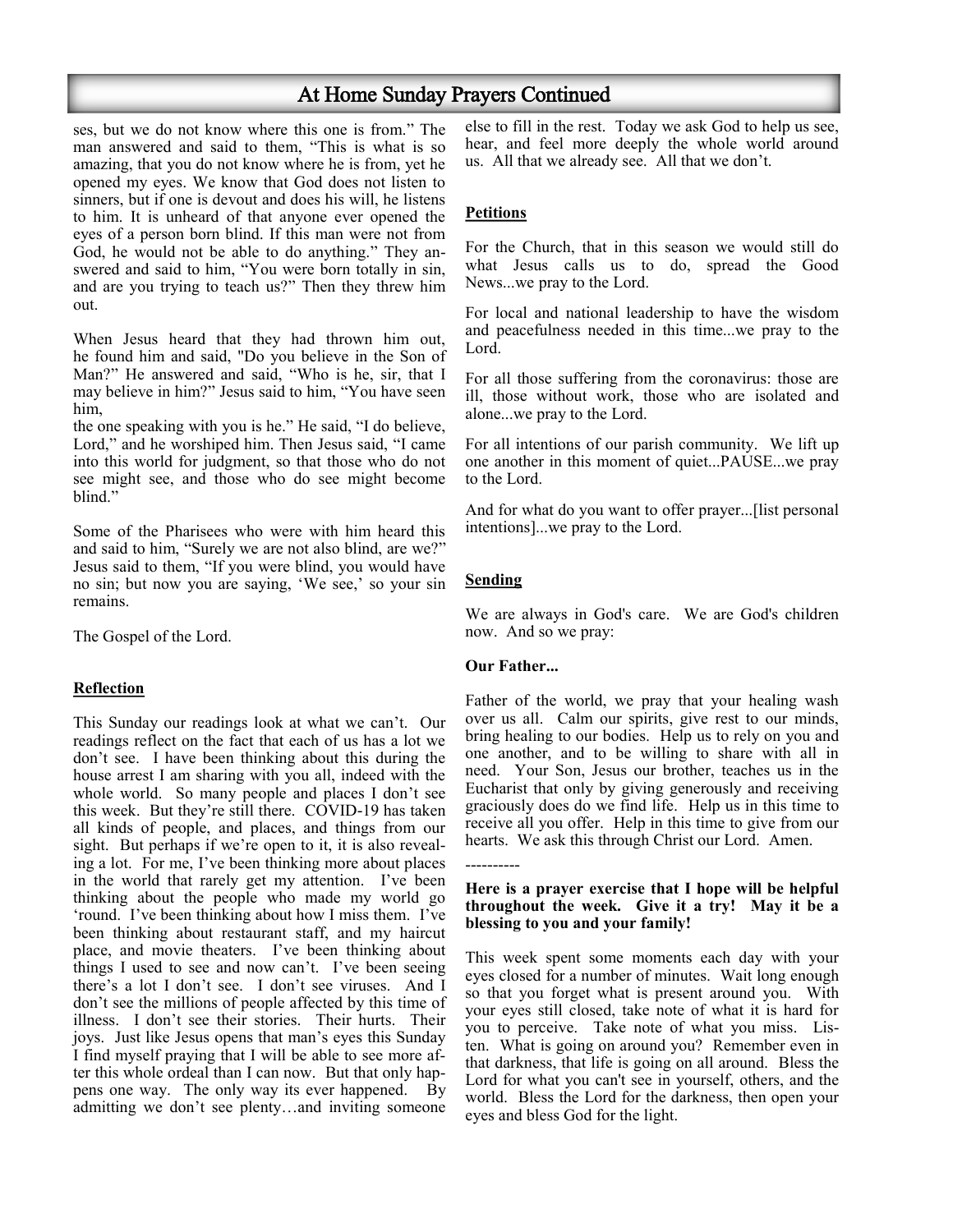# **Monday 24 March:**

# *Isaiah 65:17-21*

Exultant optimism is perhaps not the mood of the times, but it is the mood of this passage from Isaiah. One-line anticipates the Gospel: no more will be found the infant living a few days only. Even the exaggerations are delightful.

*John 4:43-54*

John's Gospel tells this familiar story with an intriguing twist: the parent is first called a "court official," then a "man" and only towards the end, "the father." Roles can dictate who we are!

## **Tuesday 24 March**

*Ezekiel 47:1-9,12*

"Awash with life" might be a good description of Ezekiel's "vision" of the Temple. Exuberance is everywhere: And their fruit will be good to eat and the leaves medicinal. The Gospel takes up the water image in a remarkable vision of healing.

*John 5:1-3,5-16*

As you listen to this story, you might bear in mind the corresponding one about the man born blind in John 9. Under that pressure, the man born blind becomes stronger; in this Gospel, the man crumbles and betrays Jesus. What does being under pressure for the faith do to me?

## **Wednesday 25 March**

*The Annunciation to the BVM Isaiah 7:10-14, 8:10*

The birth of a child—as in this reading—is always a sign of hope.

Hebrews 10:4-10

Our reading today reflects on the death of Jesus, in the light of the incarnation.

*Luke 1:26-38*

In the Bible, there are stories of couples who cannot have children. An annunciation resolves the situation. Our annunciation is similar, yet significantly different on account of the child to be born — son of the Most High, descendant of Jacob and David, Jesus the Messiah.

# **Thursday 30 March**

*Exodus 32:7-14*

In this disconcerting story, God is furious that the people have so quickly abandoned him. Moses reminds God of who God is and so God relents, thanks be to God.

*John 5:31-47*

This compact reading can upset us to- day because of the robust comments of Jesus. In reality, we are eavesdropping on the later conversation between Christian and Jews. The evangelist parades before us five "witnesses" to Jesus: the Father, John the Baptist, his own deeds, the Scriptures and, finally, Moses himself. As in all the discourses of this Gospel, we are not hearing the actual words of the historical Jesus. Instead, after decades of reflection, we hear the deep spirituality of the great evangelist.

# **Friday 27 March**

*Wisdom 2:1,12-22*

There is a contemporary ring to this reading from the book of Wisdom: the godless resent the faith of the believers. Such resentment foreshadows the reaction to Jesus in today's gospel.

*John 7:1-2, 10, 25-30*

Jesus certainly disconcerted those who met him, as we hear in this reading. Who is he really? Where is he from? Who sent him?

# **Saturday 28 March**

*Jeremiah 11:18-20*

Jeremiah, always in difficulty because of his calling, places his full and total trust in God. The psalm captures it well: Lord God, I take refuge in you.

*John 7:40-52*

Again, there is a contemporary ring about the range of opinions and the discord triggered by the person and presence of Jesus. What do I believe? What difference does it make?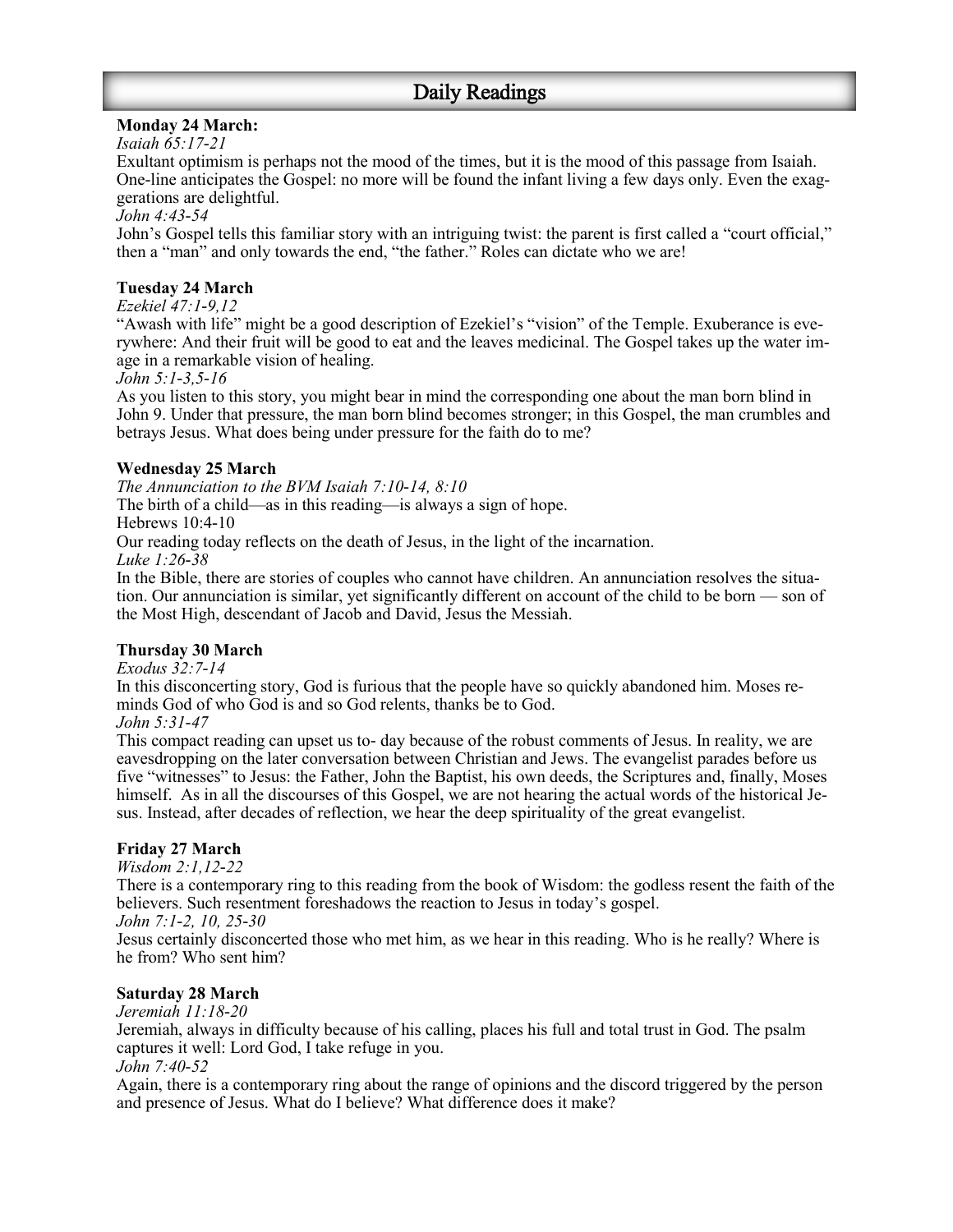

Next time that you see a fault in someone else,

before you say anything about it think about

need to first look at your own faults.

soul is- or whether it's clean or stained from sin.

of blindness- they didn't see the truth that curing

Sabbath day.

# www.thekidsbulletin.com

Answer to Front: If this man were not from God, he would not be able to do anything. Answers to coss-word! Across: 2.no 5.courage 8.table 9.shepherd 11.in 13.saal 14.want 16.waters 18.Lord 19.me 20.of 21.set 22.he Down: 1